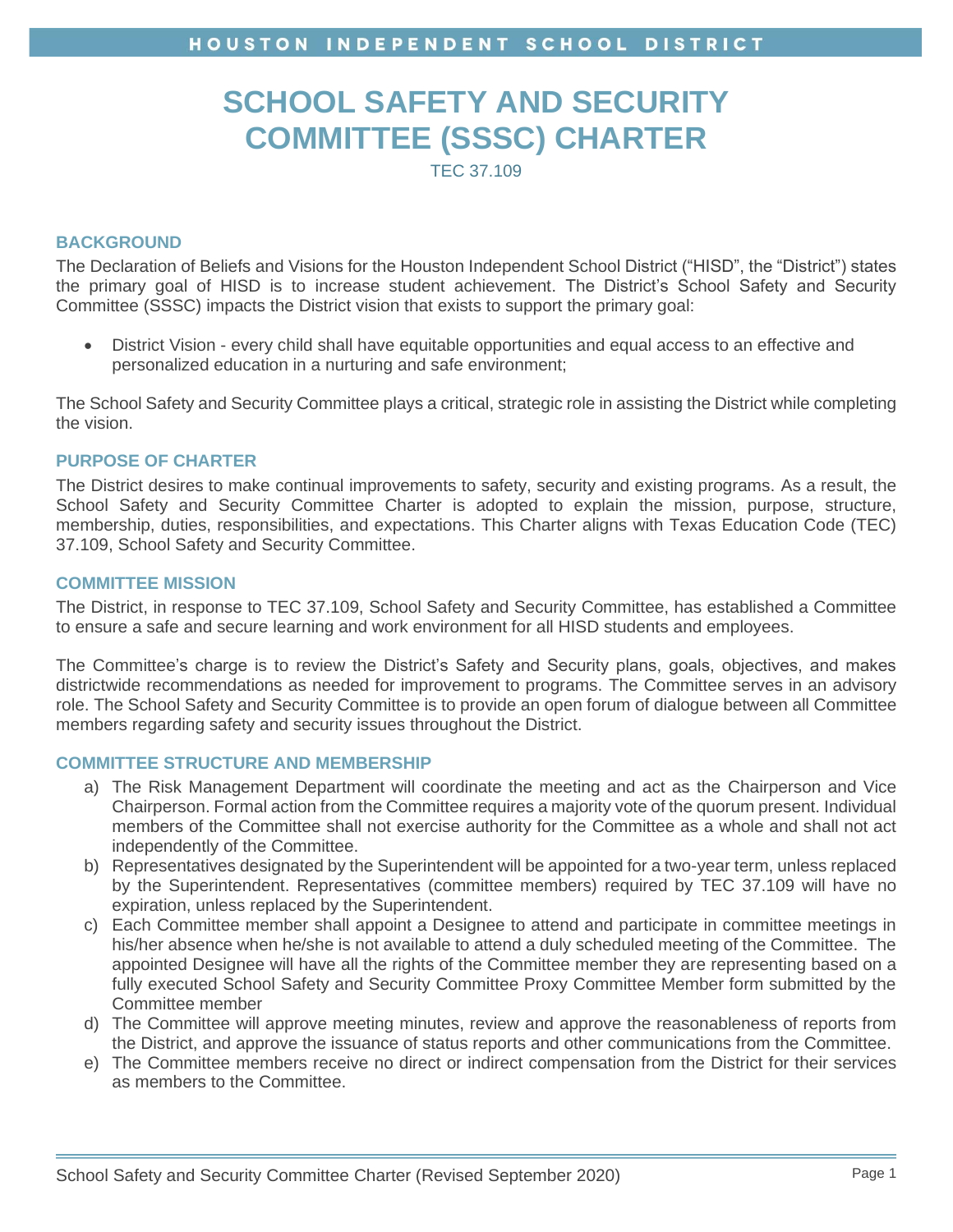# HOUSTON INDEPENDENT SCHOOL DISTRICT

- f) If a designated committee member resigns, violates the Ethics Policy contained herein, fails to attend two consecutive Committee meetings without reasonable excuse, or otherwise becomes unable to serve on the Committee, the Superintendent may declare the position on the Committee to be vacant and appoint another qualified person.
- g) All meetings will be open to the general public.
- h) The Committee, to the greatest extent practicable, must include:
	- *(1)* one or more representatives of an office of emergency management of a county or city in which the district is located;
	- (2) one or more representatives of the local police department or sheriff's office;
	- (3) one or more representatives of the District's police department, if applicable;
	- (4) the president of the District's board of trustees;
	- (5) a member of the District's board of trustees other than the president;
	- (6) the District's superintendent;
	- (7) one or more designees of the District's superintendent, one of whom must be a classroom teacher in the district;
		- a. Superintendent to designate classroom teacher
	- (8) if the District partners with an open-enrollment charter school to provide instruction to students, a member of the open-enrollment charter school's governing body or a designee of the governing body; and
		- a. Not applicable The school District does not have open-enrollment charters
	- (9) two parents or guardians of students enrolled in the District
		- a. Superintendent to designate parents or guardians of students
	- (10) District personnel as designated by the Superintendent

## **COMMITTEE DUTIES AND RESPONSIBILITES**

The Committee shall inform the Board, and general public concerning the District's overall safety and security.

The Committee shall:

- a) Report and provide updated information on safety and security topics affecting their area of expertise or district operations
- b) Assist with the review and revision of plans and procedures pertinent to safety and security
- c) Review safety and security incidents, acts of violence or threats, and recommend corrective action(s) to prevent recurrence

- Assist in maintaining a system of reporting and evaluation to support and enhance safety and security district-wide

d) Ensure that necessary training for safety and security program district-wide and that HISD students and personnel become familiar with safety and security procedures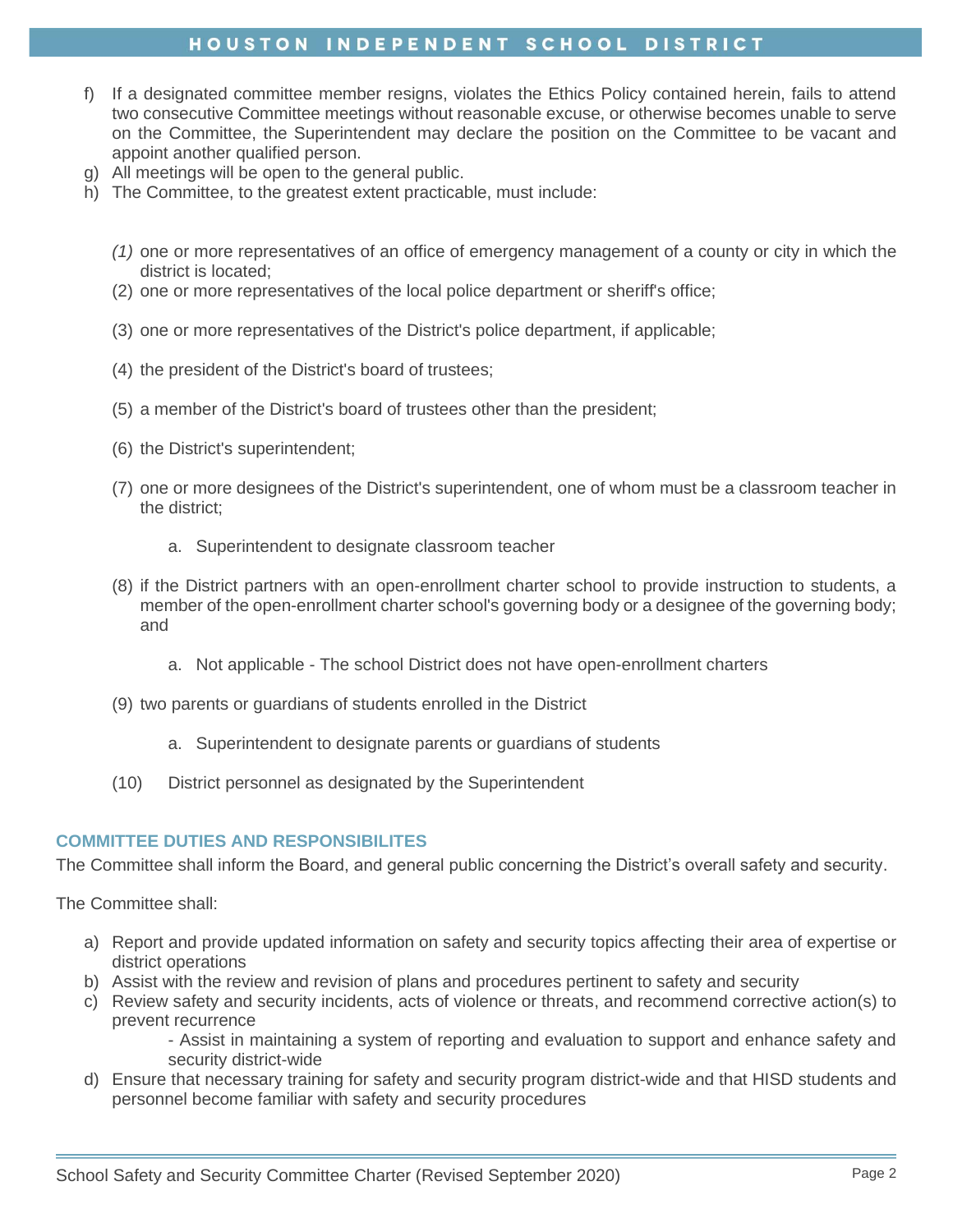# HOUSTON INDEPENDENT SCHOOL DISTRICT

e) Collectively review and provide safety and security related information and/or recommendations to the Board of Education that will enhance safety and security awareness, prevent violence and create a safe learning/working environment

Sec. 37.109. School Safety and Security Committee Meeting (a) In accordance with guidelines established by the Texas School Safety Center, each school district shall establish a school safety and security Committee. The Committee Shall:

(1) participate on behalf of the District in developing and implementing emergency plans consistent with the district multihazard emergency operations plan required by Section 37.108(a) to ensure that the plans reflect specific campus, facility, or support services needs;

(2) periodically provide recommendations to the District's Board of Trustees and district administrators regarding updating the district multihazard emergency operations plan required by Section 37.108(a) in accordance with best practices identified by the agency, the Texas School Safety Center, or a person included in the registry established by the Texas School Safety Center under Section 37.2091;

(3) provide the District with any campus, facility, or support services information required in connection with a safety and security audit required by Section 37.108(b), a safety and security audit report required by Section 37.108(c), or another report required to be submitted by the District to the Texas School Safety Center;

(4) review each report required to be submitted by the District to the Texas School Safety Center to ensure that the report contains accurate and complete information regarding each campus, facility, or support service in accordance with criteria established by the center; and

(5) consult with local law enforcement agencies on methods to increase law enforcement presence near district campuses.

Committee Meetings:

- a) The Committee shall meet at least three times a year (one meeting per semester and one in the summer) to review the District's safety and security status and related information, and to perform other duties as provided herein. The Chairperson or Vice Chairperson may convene additional meetings, if necessary.
- b) All Committee meetings shall be held within the District's geographic boundaries.
- c) Minutes will be prepared by a representative of the District and will be distributed to the Committee. The minutes will be voted upon for the record at the next scheduled Committee meeting.
- d) Committee may meet in executive session as provided by Chapter 551, Government Code. HISD General Counsel should be present to advise participants. Some topics can only be discussed in closed session.
- e) Results and recommendations of each safety committee meeting will be communicated to District/Campus administration within [3 days] of each meeting. A District communication plan will be developed to facilitate the sharing of appropriate district/campus safety and security information and/or activities of the committee.

District Duties and Responsibilities:

- a) A representative from the Risk Management department shall act as the Chairperson and the Vice Chairperson.
- b) The Risk Management Department shall oversee management's action plan to respond to any written report from the Committee with findings or suggestions for improvement within 15 business days. All recommendations and management action plans from inception to date will be tracked and made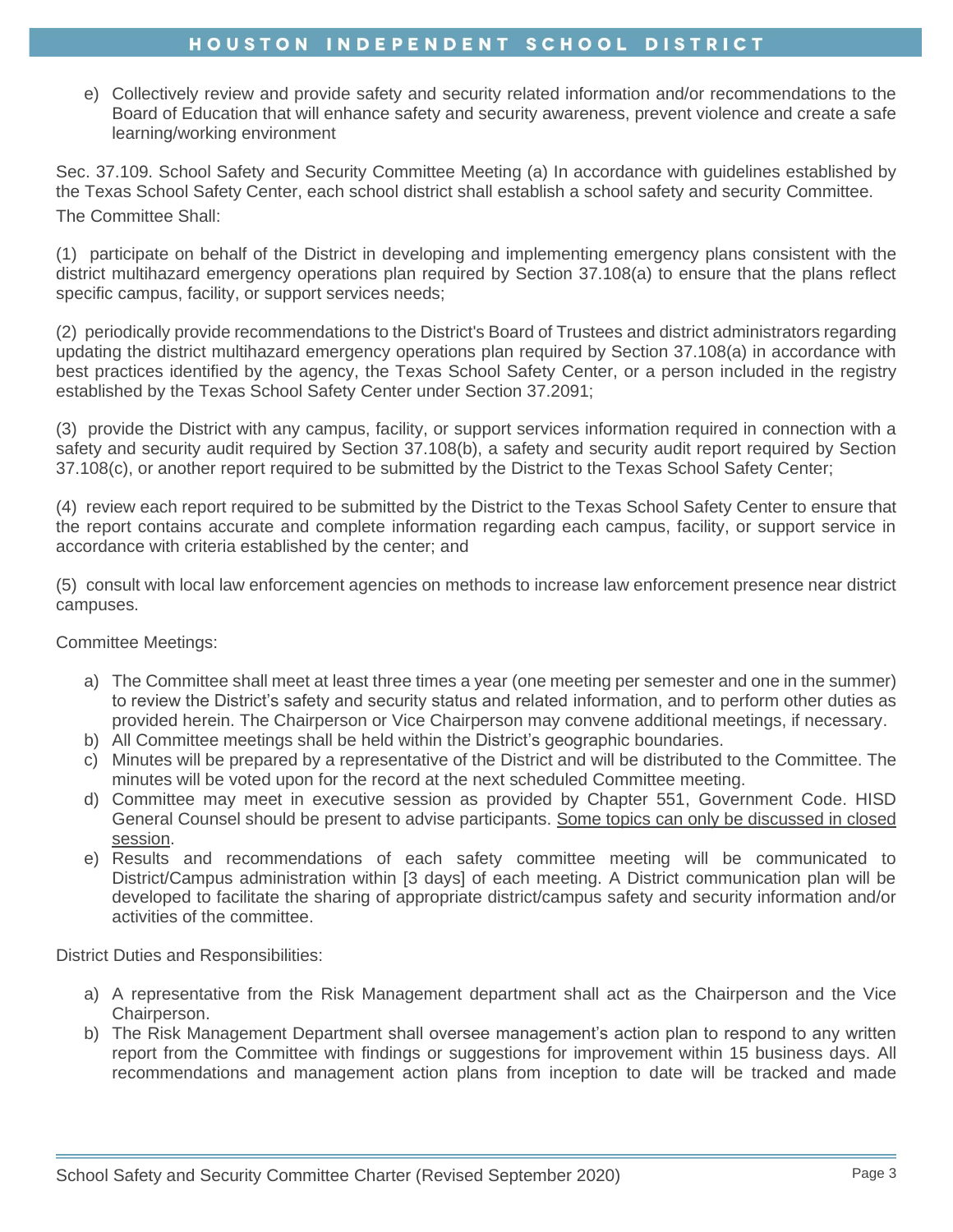# HOUSTON INDEPENDENT SCHOOL DISTRICT

available to the Committee and Board. The District's website and other communication avenues will also publicize the Committee's report and management action plan for use by the general public.

- c) The Risk Management Department shall provide open communication, and provide necessary technical and administrative assistance in a timely manner as follows:
	- 1. Provisions of a meeting room, including any necessary audio/visual equipment
	- 2. Preparation and copies of any documentary meeting materials, such as agendas and reports, and distribution of those materials to the Committee in a timely manner
	- 3. Retention of all committee meeting records
	- 4. Public notification of committee meeting times and locations. The meetings are open to the public.
- d) The District acknowledges that the Committee may request certain information that is sensitive or legally privileged. The District will use the counsel of its legal advisors to comply with such requests within the limits of Texas law and the best interest of the District.
- e) Committee may meet in executive session as provided by Chapter 551, Government Code. HISD General Counsel shall be present to advise participants. Some topics can only be discussed in closed session.